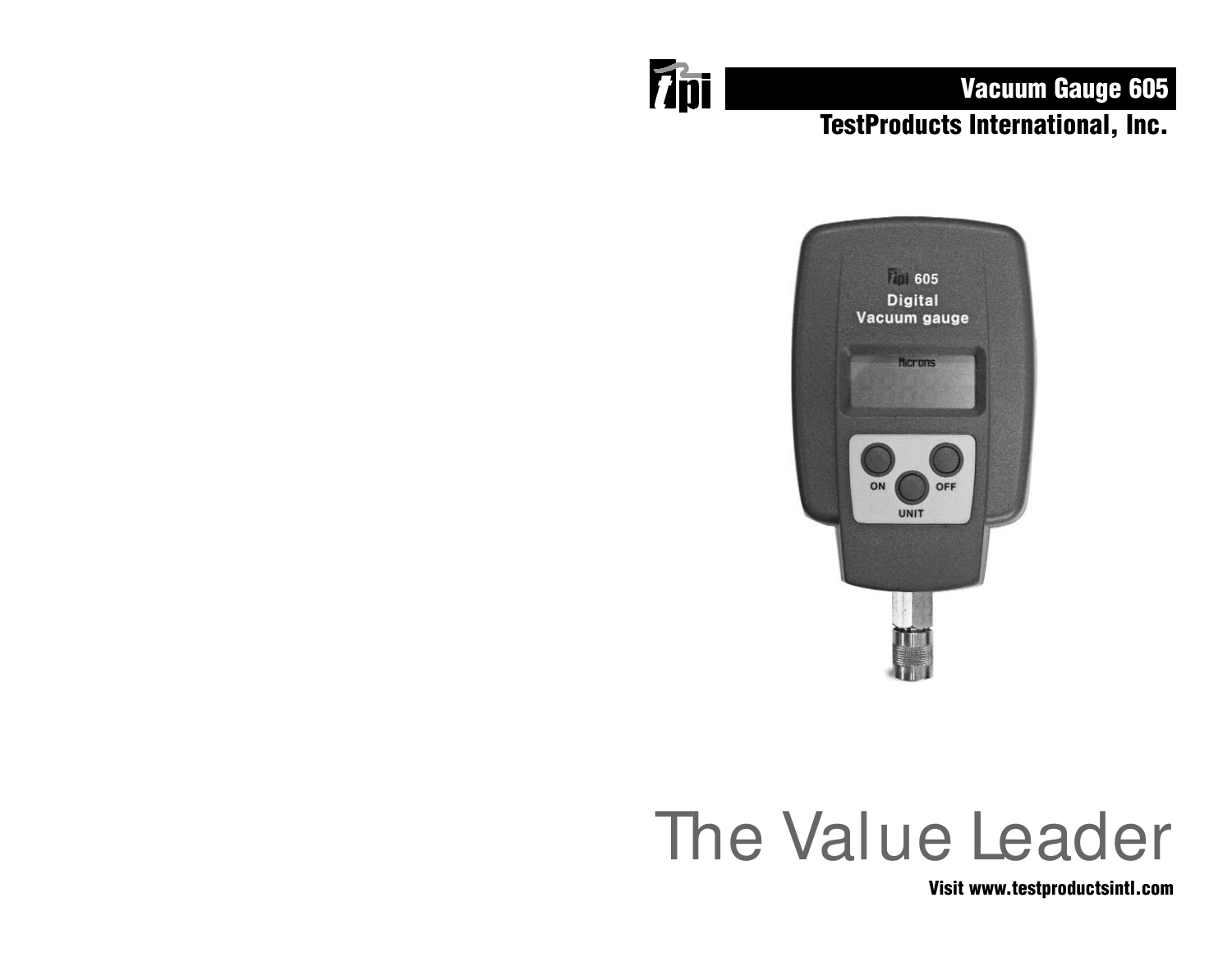# **A. INTRODUCTION**

- 1. Congratulations: Thank you for purchasing TPI products. The 605 is easy to use and built to last. Please remember to complete and return your product warranty registration card.
- 2. Product Description: The 605 vacuum gauge measures vacuum in Micorns for accurate evacuation of refrigeration systems. Please follow manufactures recommendations on all HVAC equipment.

# **B. SAFETY CONSIDERATIONS**

- 1. Wear safety gogles.
- 2. Make sure system is at atmospheric pressure before attaching vacuum gauge.
- 3. Check all connections making sure they are secure with no leaks.
- 4. Observe all mnufacturers recommendations.

## **C. General Specifications**

| <b>Sensor Type</b>           | Thermistor                                                           |  |
|------------------------------|----------------------------------------------------------------------|--|
| <b>Connector Type</b>        | Standard 1/4" Male Flare Fitting                                     |  |
| Range                        | 12,000 - 0 Microns                                                   |  |
| <b>Units of Measure</b>      | Microns, PSI, InHg, mBar, Pascals                                    |  |
|                              | Torr, mTorr                                                          |  |
| <b>Over Pressure</b>         | 500 PSI                                                              |  |
| <b>Operating Temperature</b> | 32 $^{\circ}$ to 120 $^{\circ}$ F (0 $^{\circ}$ to 150 $^{\circ}$ C) |  |
| <b>Power Supply</b>          | 9 Volt Alkaline                                                      |  |

#### **D. Accuracy**

| <b>Measurement</b> | Range        | <b>Resolution</b> | Accuracy               |
|--------------------|--------------|-------------------|------------------------|
|                    | $0 - 50$     | 1 Micron          |                        |
| <b>Microns</b>     | 151 - 400    | 5 Microns         |                        |
|                    | $401 - 500$  | 10 Microns        | $+/- 10\%$ of reading, |
|                    | $501 - 1000$ | 20 Microns        | $+10$ digits           |
|                    | 1001 - 2000  | 50 Microns        |                        |
|                    | 2001 - 12000 | 500 Microns       |                        |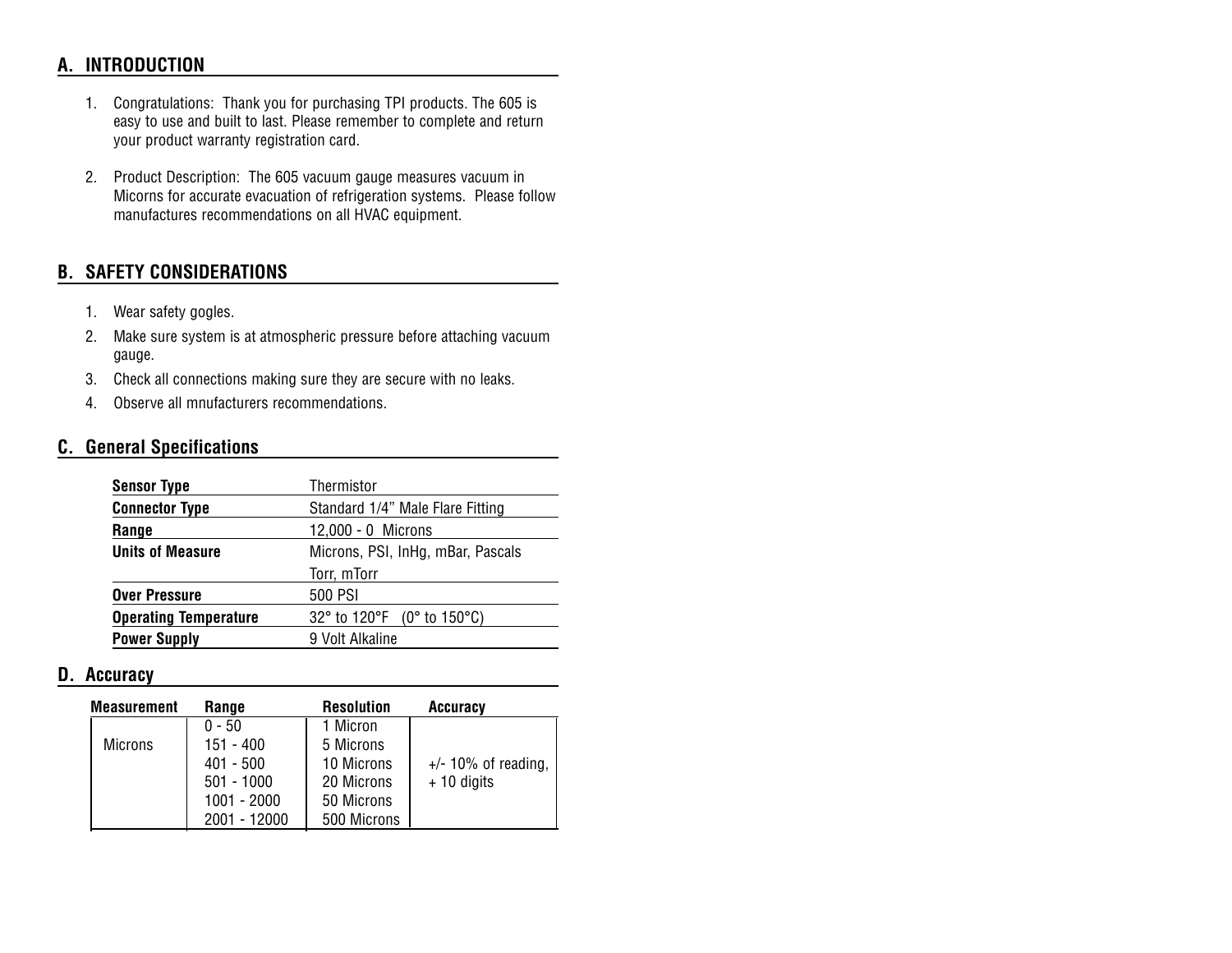# **E. MEASUREMENT TECHNIQUES**

- 1. Attach the 605 to the system to be evacuated.
- 2. Select the desired unit of measure.
- 3. Start the vacuum pump and proceed to evacuate the system.

**Please note: The 605 will not start to display a reading until 12,000 microns (-29.4 inHg) is reached.**

| <b>Microns</b> | InHg below ATM |
|----------------|----------------|
| 12000          | 29.47          |
| 10000          | 29.53          |
| 8000           | 29.69          |
| 4000           | 29.76          |
| 2000           | 29.84          |
| 1000           | 29.88          |
| 500            | 29.90          |
| 300            | 29.91          |
| 200            | 29.91          |
| 150            | 29.92          |
| 100            | 29.92          |
| 50             | 29.92          |
| N              | 29.92          |

# **F. ACCESSORIES**

#### **Item # Description**

| A100 |  |
|------|--|